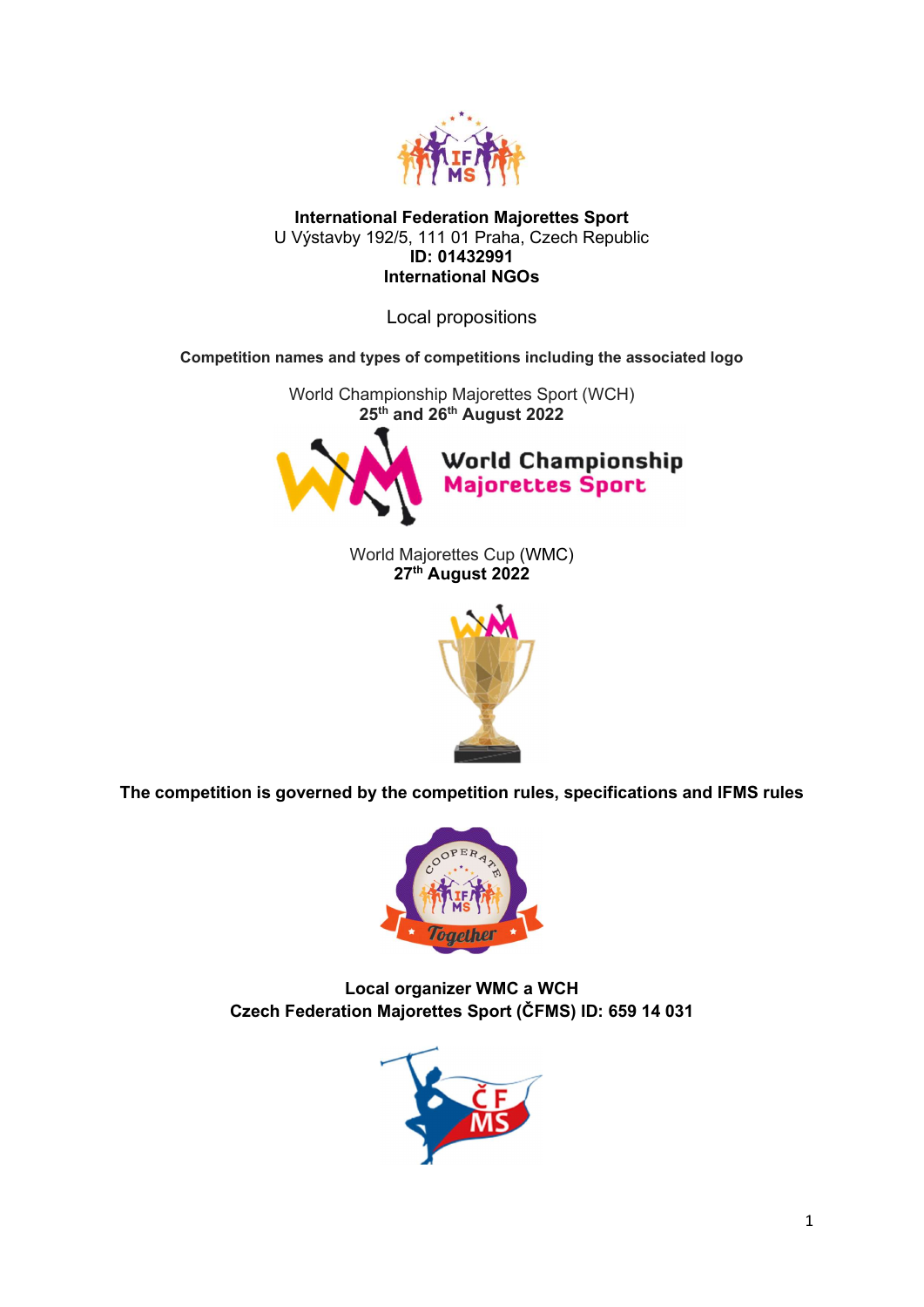# The event is financially supported by



I. Adress Sports hall Královka, Nad Královskou oborou 51 Praha 9 GPS coordinates: 50.10430, 14.416339

### Notice

Prohibition of food delivery and consumption in the hall, in stands and in dressing rooms. Drinks in the hall, in stands and dressing rooms only in closed containers – pet bottles, thermos, see Operating rules of the sports hall.

# II. The nearest connection to the sports hall Královka

Metro Station Hradčanská Tram Station Sparta Transport by own cars and buses

- Parking about 450 m from the hall, GPS 50.099018, 14.419384
- Parking charges

# III. Registration at reception of sports hall (separate entrance from the street)

25.08. - 27.08.2022 07:30 h –09:00 a.m.  $12:00 h - 13:30$ Out of tis time (if not physically present assistant for registration) call mobile: +420732264831

#### Start fee for WMC and WCH is the same

#### Small formations: Solo 750 Kč/30 EUR, duo-trio 1000 Kč/40 EUR, mini 1250 Kč/50 EUR Groups: 3000 Kč/120 EUR

Register yourself at least 1 hour before your performance, so ensure timely entrance at the start.

By registration you will receive:

- Wrist tickets for competitors
- Information about dressing rooms
- Payment confirmation
- Possibly other current information

Wrist tickets (entrance tickets) strengthens the chief to each competitor on her wrist tighly (wrist band must not be loose), before entering the sports hall. Entrance to the hall is only with the wrist ticket, the ticket is valid for 3 whole days. In the event of the loss, a replacement ticket is not issued.

## IV. Admission fee

- One-day admission on site 250 Kč/10 Euro,
- Entrance fee not reimbursed for competitor majorettes and accompaniment, if their wrist ticket is shown at the entrance
- Entrance fee including seat reservation not reimbursed for children till 7 years and handicapped children,
- Children and youth till 18 years and adult holders of the handicapped person card 100 Kč
- Tickets for tourist accompaniment and other general public are on sale at the ticket office at the entrance to the hall, they serve also as a reservation and are marked with the grandstand letter, number of row and seat number
- Prohibition of putting things and top parts on free seats
- Competitors may watch the programme from the reserved part of the grandstand, follow the instructions of the organizers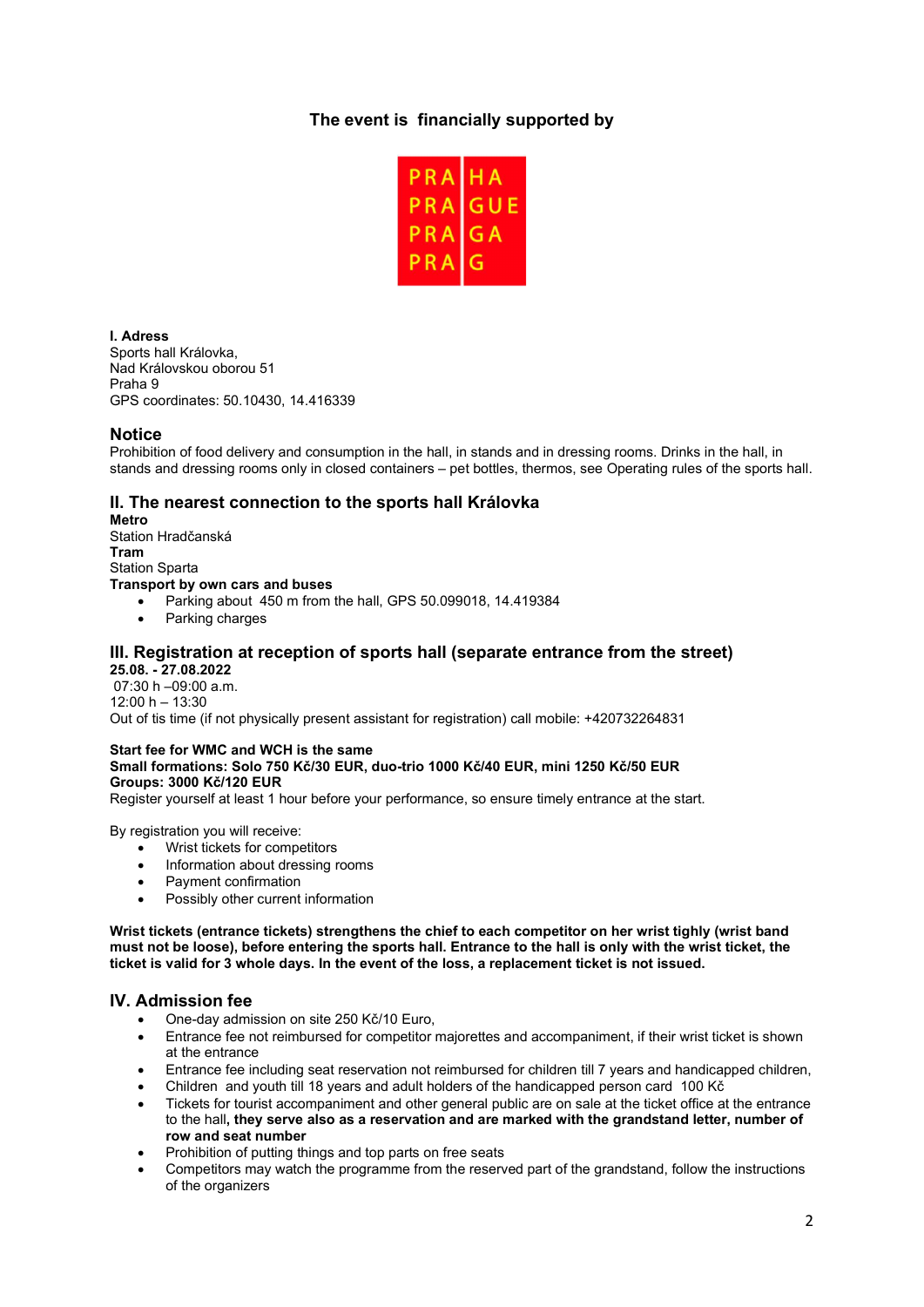• Prohibition of using the stairs to sit on for the whole hall and leaning shoes on seats (safety regulations and operating rules of the hall)

## V. Spaces

#### Prohibition of entrance of tourist accompaniment and public into the non-competitive space for participants!

#### Spaces for tourist accompaniment and other public (viewers)

Seats in the grandstand on reservations and access ways to the grandstand from the main entrance

#### Spaces for VIP

- Designated seats on the grandstand
- Designated room for **VIPs**

#### Spaces for judges

- Designated room for judges
- Stand at the competitor area

#### VI. Competitor area in hall A

For stage competition sets 12 m x 12 m + protection zone, standardized surface.

For marching parade of 25 m x 7 m + boarding area and the safeguard zone, standardized surface. The entrance of the contestants at the competition area (start) follows the guidance of a designated person to control the entrances. This person can accompany them up to the starting line, this line is not allowed for accompaniment of other person including chiefs, assistants, coaches.

## VII. Spatial tests

Admission to the competition area for spatial tests in hall A

- $\bullet$  08:00 08:45 a.m.
- Only for entrance and exit
- I tis not allowed to practice or demonstrate the competition sets or parts thereof
- It is not permitted to audience and tourist accompaniment

## VIII. Breafing

Breafing each competition day at 08:30 a.m., as appropriate still before the afternoon competition block, always after announcement by announcer, at the announcer stand

## IX. Ceremonies

Initiation (each competition day)

- Entrance of chiefs,, VIPs, judges after announcer announcement, dress code social clothing
- Shoes without needle metal and thin heels, preferably sport ones
- Exit after the announcer announcement , following the instruction of the person managing the entrance Results announcement
	- To announcement will be prepared competitors according the start and result list
	- Entrance for the announcement on the area after the announcement by announcer, instructed by the person to manage entrances,
	- By using the state flags by the competitors the principles about state symbols are observed (only clean flags, not covered with writing, or otherwise damaged)
	- Announcement to the  $6<sup>th</sup>$  place,
	- $7<sup>th</sup>$  place to the last place will be awarded by the diplomas after announcing the results at the table with medals and cups, later in the registration room
	- Anthem for the winner with the state flag, for the duration of the anthem, the competition participants stand (without movements)
	- Exit from the area after announcer announcement

## X. Start and result lists

The changes in the start lists you should report direct by commissioner for results processing, at his stand, in the hall.

Start lists are published

- on www.ifms-majorettes.com,
- in the year book WCH
- in the hall

## XI. Medical service